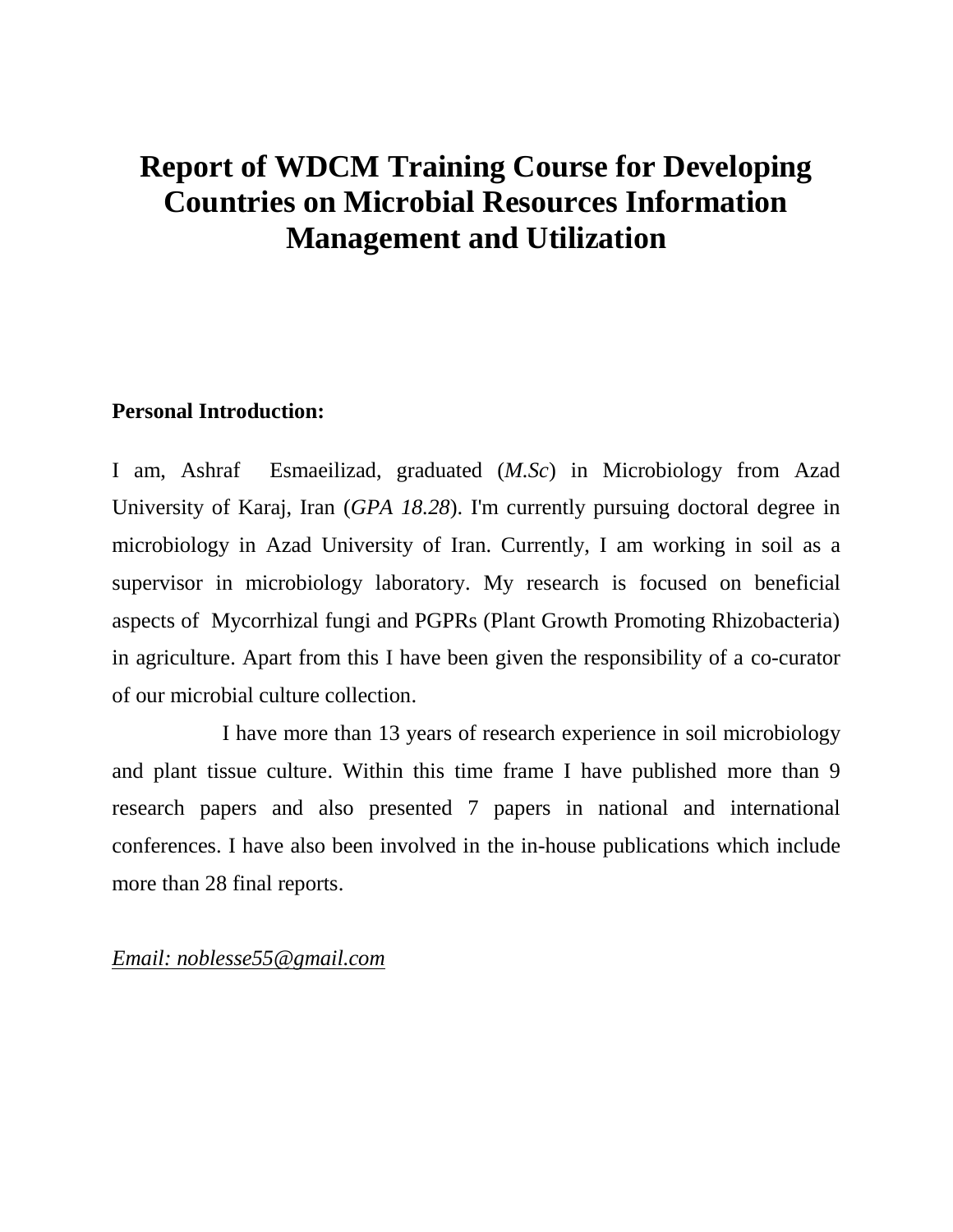*CCSM (Culture Collection for Soil Microorganisms) WFCC registration number 891*



*Soil & Water Research Institute, Department of Soil Biology Imam Khomeini Blvd., Meshkin Dasht Road, Standard Square, Karaj, Iran Telephone: +98 2636213852,+98 9122349023, Fax: +98 2636210121*

# **Abstract**

CCSM is a biological resource center for microorganisms isolated from soil. CCSM is also bound to supply authentic microbial cultures and also provide services to the scientific community working in research institutions, universities and industries.Training by WDCM is a step forward to make culture collection more visible. Training course is well designed and covers areas like basic bacterial and fungal taxonomy to modern techniques like 16S rRNA gene sequence based analysis, database management, preservation methods, MLST and genomics. CCSM would like to actively participate with WDCM and cooperate in future.

**Key Words: WDCM, CCSM, Database.**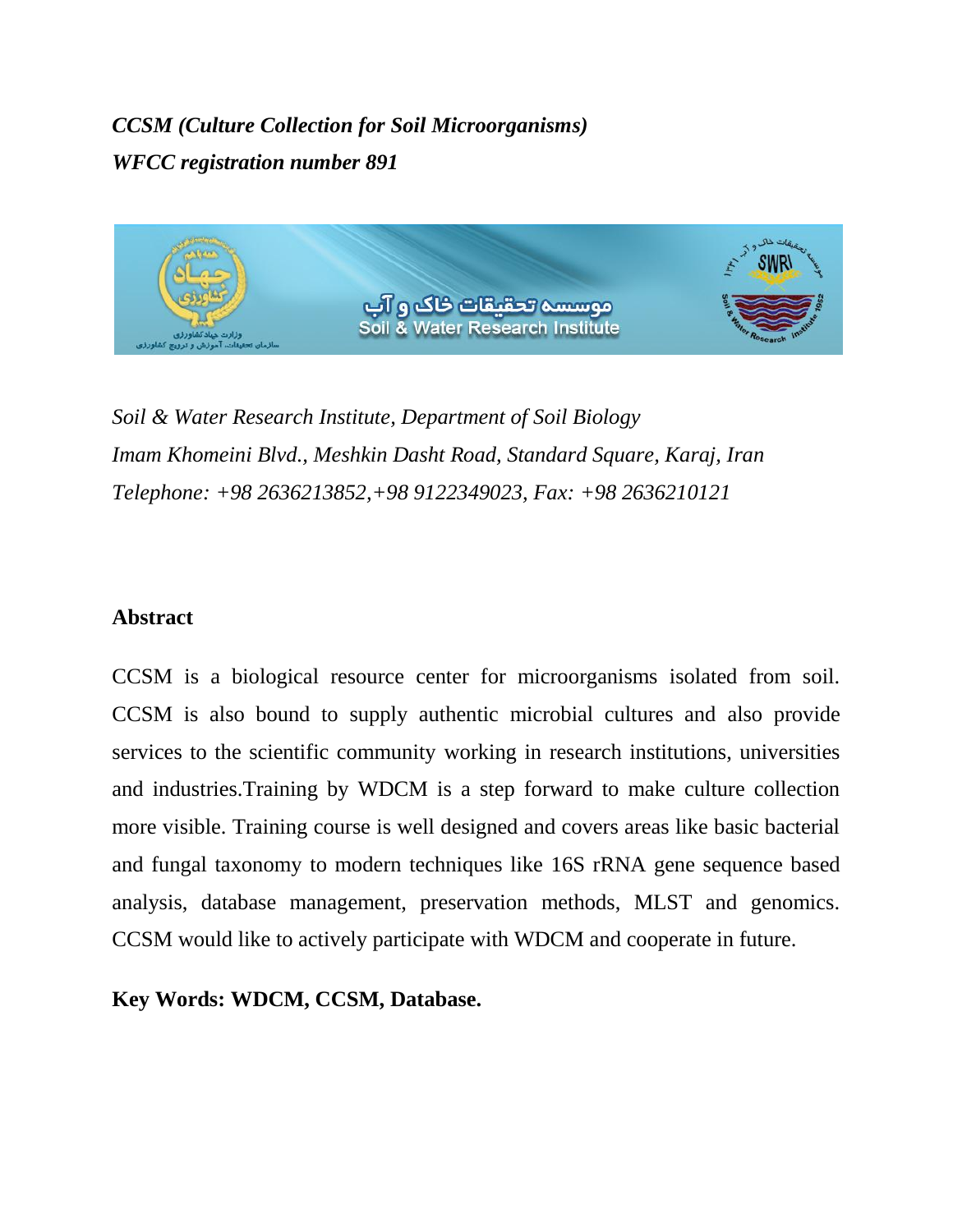#### **Brief introduction of our Culture Collection**

CCSM is the only culture collections of soil microorganism in Iran which is a national facility dedicated to isolation, preservation, distribution of authentic cultures and identification of agriculture industrially important microorganisms, in Soil Biology department, in Soil and Water Research Institute (SWRI).

SWRI is a governmental research institute focusing on the different aspects of soils of Iran. It founded in 1952, in Tehran, IRAN.

Soil Biology department, the youngest department of 8 departments in SWRI, Started researching on Rhizobia, in 1995 and more than 300 isolates of Rhizobia were collected. In 1998 it started researching on Mycorrhizal fungi and in 2003 research on PGPR, Azotobacter, Azospirillum, Pseudomonas, Bacillus was established. Each project commonly leads us to some strains with definite properties important from agronomic point of view. For Example, we have more than 300 strains of Rhizobial isolated from root nodules of common beans, peas, faba beans, soybeans, alfalfa and clover.

So with the aim of maintaining and protecting these agricultural valuable strains, the head of soil biology department, Dr. Hadi Asadi-Rahmani attended in a training course in Philippines regarding Microbial Culture Collections, in 2004. Training course on the Establishment, Operation and Management of a Microbial Culture Collection Laboratory was held in national Institute of Molecular Biology and Biotechnology (BIOTECH), in University of the Philippines, Los Banos College, Laguna (UPLB) and then in 2006 our collection was registered to WFCC-MIRCEN World Data Centre for Microorganisms (WDCM) with the registration number 891.

We have also some reference strains received from international collections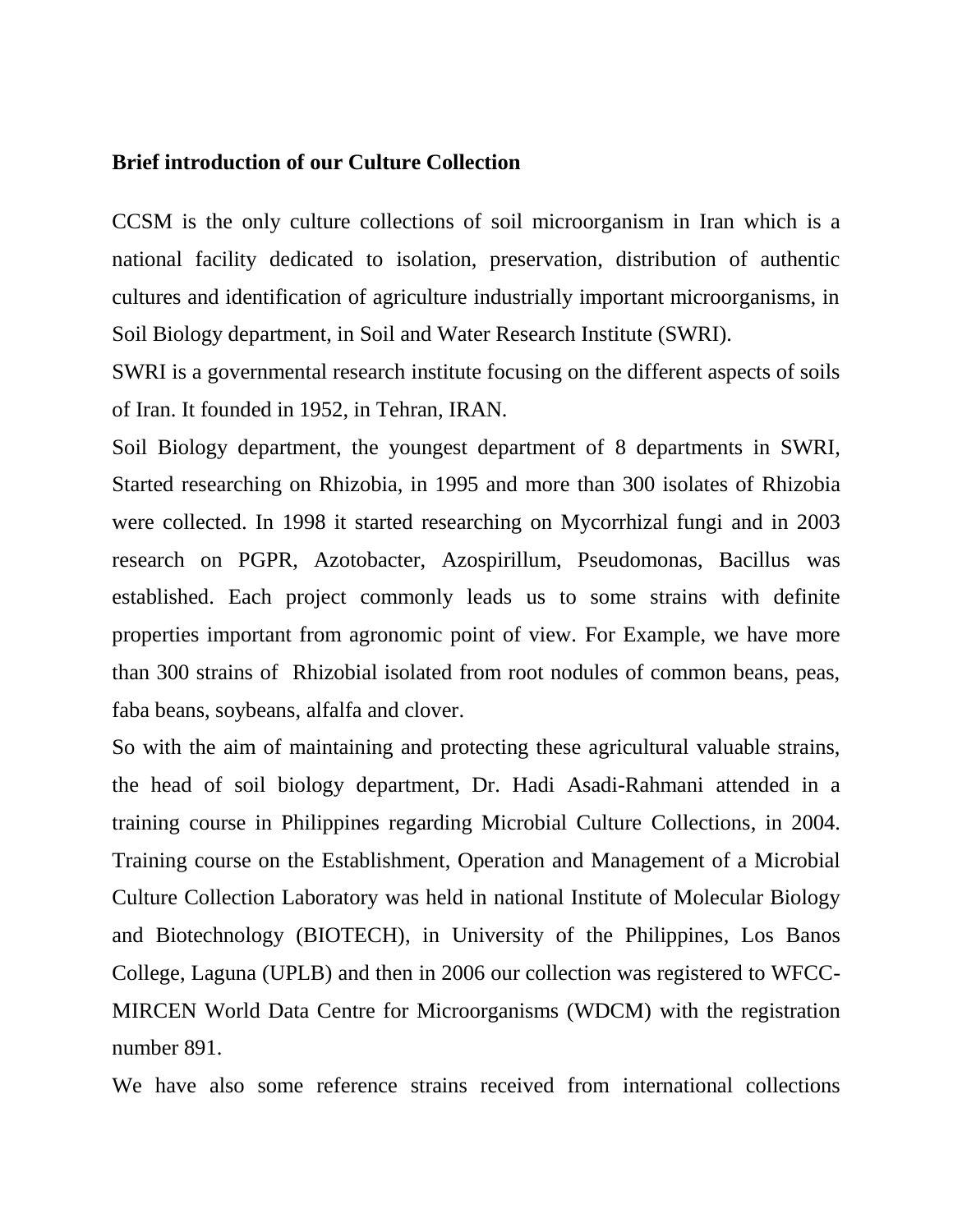(ATCC, DSMZ) or scientists from other countries in our collection.

Every year we have some governmental and industrial projects, so these strains deposited for further studies, research projects or use by university students.

Actually we support the needs of research community, requirements of teaching and industry. As our culture collection is basically for agronomic important microorganisms we have taken up various government supported and industry supported projects e.g.

Some strains shows very good results and have potential to be use as biofertilizers. The strain was first patented and then used for biofertilizer mass production in the industry.

We had recently finished a project and introduced a *Microbacterium* sp. that can increase growth and yield of the wheat by 15% compare to blank un-inoculated plants.

So, we are maintaining very important microbial cultures for the country.

| <b>Genus Name</b>     | <b>Species_Epithet and Subspecies_Name</b>       |
|-----------------------|--------------------------------------------------|
| Achromobacter         | <i>marplatensis, xylosoxidans, sp</i>            |
| Acinetobacter         | sp                                               |
| Agrobacterium         | <sub>S</sub> p                                   |
| Arthrobacter          | <i>agilis</i> , sp                               |
| <i>Azorhizobium</i>   | caulinodans                                      |
| Azosprillum           | brasilense, lipoferum, sp                        |
| <i>Azotobacter</i>    | <i>chroococcum</i> , sp                          |
| <b>Bacillus</b>       | subtilis, aerophilus, methylotrophicus,          |
|                       | sonorensis, safensis, tequilensis, humi, firmus, |
|                       | stenotrophomonas, pumilus, fordii,               |
|                       | thuringiensis                                    |
| <i>Bradyrhizobium</i> | <i>japonicum</i> , sp                            |

**some species and subspecies on CCSM**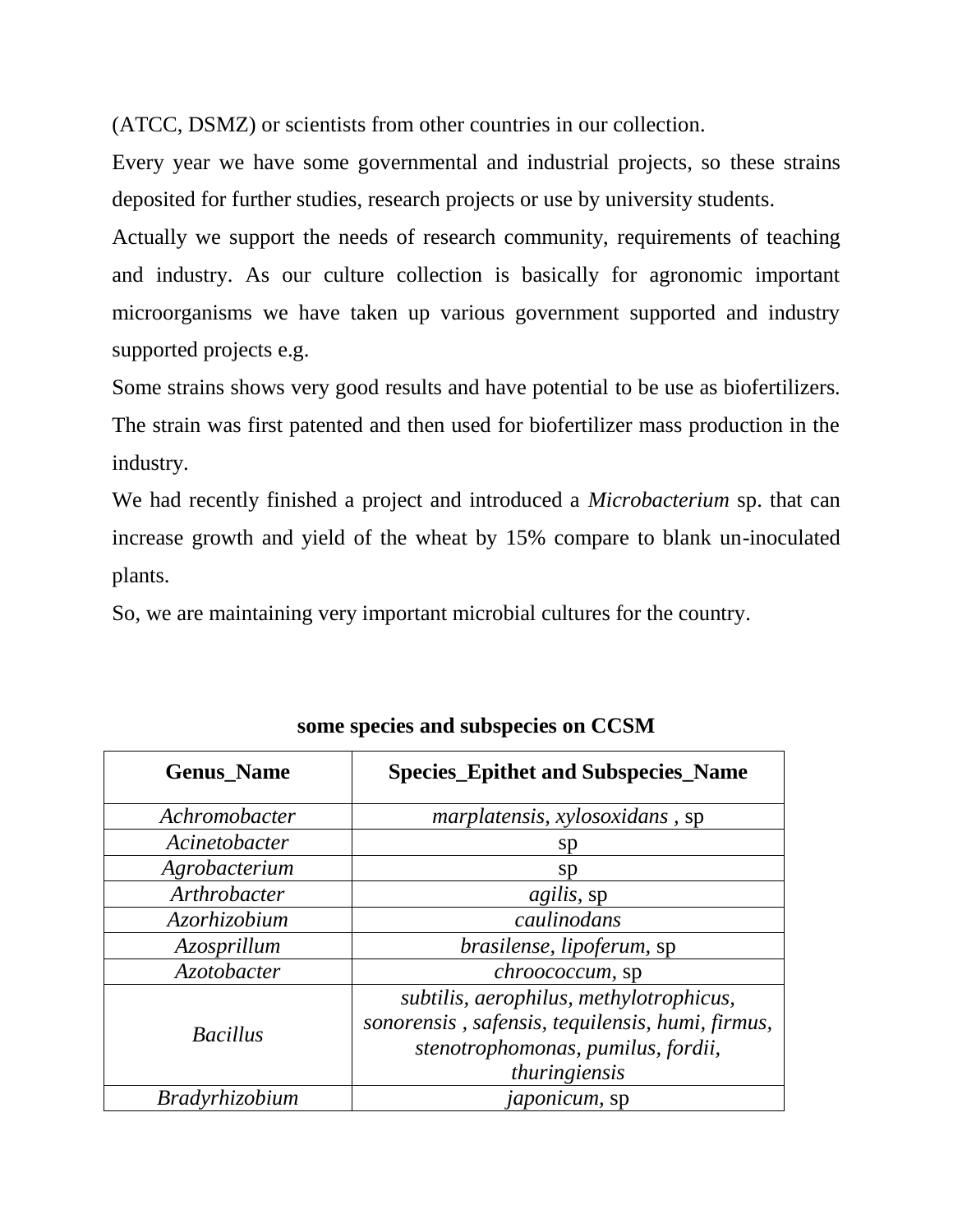| <b>Brevibacillus</b>  | parabrevis                                                                                                                                                                         |
|-----------------------|------------------------------------------------------------------------------------------------------------------------------------------------------------------------------------|
| <b>Brevibacterium</b> | halotolerans                                                                                                                                                                       |
| <b>Burkholderia</b>   | sediminicola                                                                                                                                                                       |
| Cellulosimicrobium    | funkei                                                                                                                                                                             |
| Chryseobactrium       | lathyri, ginosenosidimutans, taiwanense, piperi                                                                                                                                    |
| Citrobacter           | amalonaticus                                                                                                                                                                       |
| Cupriavidus           | sp                                                                                                                                                                                 |
| Enterobacter          | hormaechi, xiangfangensis, cloacae, sp                                                                                                                                             |
| <i>Enterococcus</i>   | sp                                                                                                                                                                                 |
| Kocuriarosea          | rosea                                                                                                                                                                              |
| Lactobacillus         | plantarum, buchneri                                                                                                                                                                |
| Lysinibacillus        | fusiformis                                                                                                                                                                         |
| Mezorhizobium         | sp                                                                                                                                                                                 |
| Microbacterium        | sp                                                                                                                                                                                 |
| <b>Micrococcus</b>    | luteus                                                                                                                                                                             |
| Novosphingobium       | <i>aromaticivorans</i>                                                                                                                                                             |
| Ochrobacterium        | thiophenivorans, anthropi, intermedium                                                                                                                                             |
| Pantoea               | agglomerans, septica, brenneri, ananatis                                                                                                                                           |
| Pedobacter            | duraquae                                                                                                                                                                           |
| Penebacillus          | ginsengarvi                                                                                                                                                                        |
| Pseudomonas           | putida, fluorescens, aeruginosa, koreensis,<br>mohnii, helmanticensis, frederiksbergensis,<br>azothoforman, gessardii, chengduensis,<br>granadensis, protegens, brassicacearum, sp |
| Rahnella              | aquatilis                                                                                                                                                                          |
| Rhizobium             | leguminosarum bv.phaseoli, leguminosarum<br>by. <i>viciae</i> , <i>pusense</i> , <i>sp</i>                                                                                         |
| <b>Sinomonas</b>      | atrocyanea, sp                                                                                                                                                                     |
| Sinorhizobium         | meliloti                                                                                                                                                                           |
| Sphingomonas          | koreensis                                                                                                                                                                          |
| Staphylococcus        | warneri                                                                                                                                                                            |
| Stenotrophomonas      | rhizophila                                                                                                                                                                         |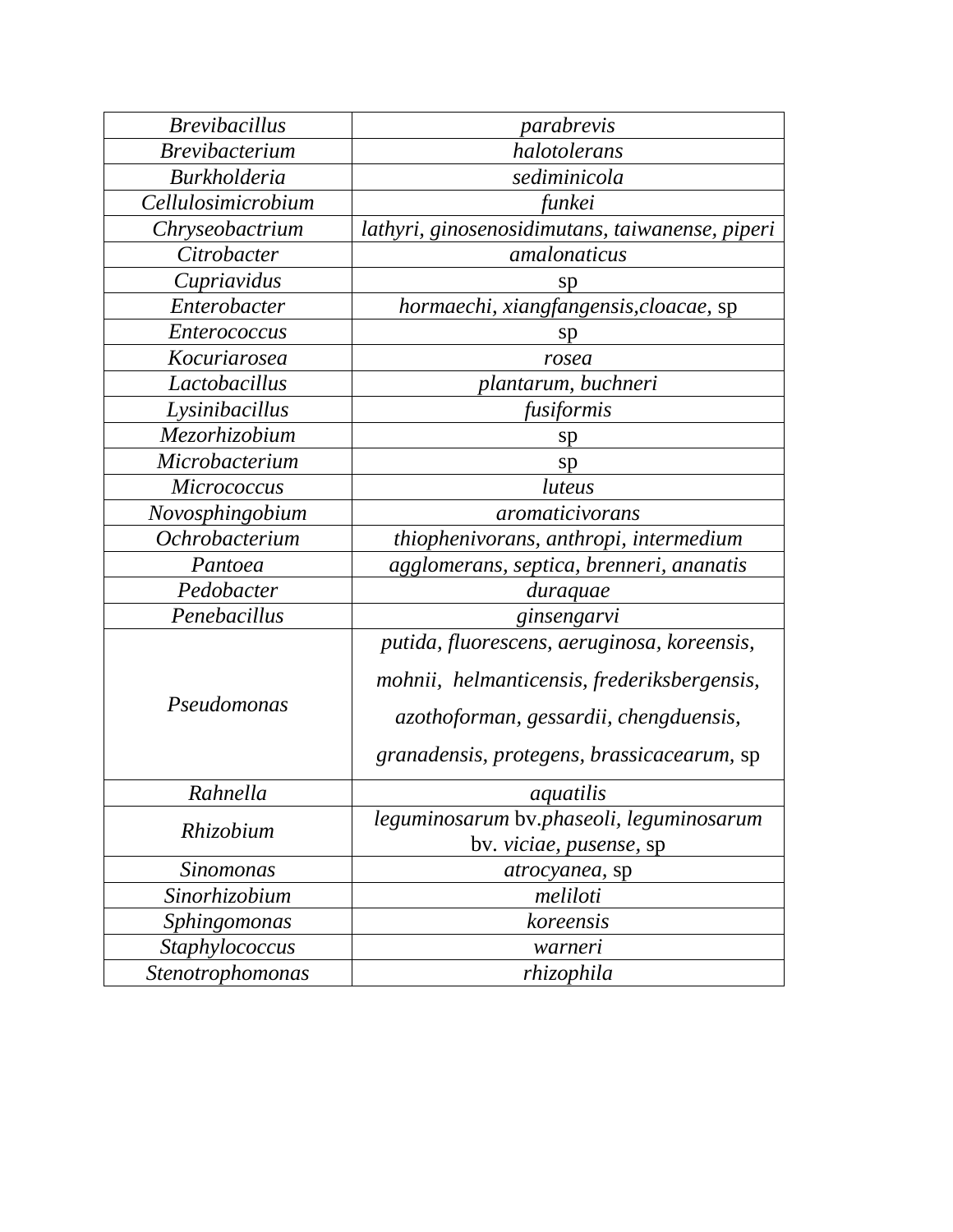CCSM at the beginning was a specialized research collection totally dependent to the research projects of department of Soil Biology. By the time, CCSM was developed in terms of services and the number of deposits. So, regarding the current status, CCSM is a Major germplasm collection like NifTAL and USDA germplasm. Our Services regarding to CCSM are providing inoculants, live and lyophilized cultures (Bacteria and Fungi), identification of the microorganisms, training course and duplicate storage. There are 5 personnel working in the CCSM with more than 800 culture deposits, 1 Ph.D. (Soil Microbiologist) and 2 M.Sc. (Microbiologist) and 2 B.Sc. (Microbiologist).

These cultures are supplied mostly in freeze dried ampoules. Another storage manner of deposits include preserving in agar slants and glycerol broth method at -  $70^{\circ}$ C. We have following facilities at CCSM 400 m<sup>2</sup> laboratory; all basic equipments for a microbiology lab. (autoclave, laminar air flow, incubator, freezers, microscope), freeze dryer, ampoules storage facility- equipments for DNA works (PCR, imaging system, ultracentrifuge) and deep freezers (-80◦C).

Future programs for CCSM are publishing online and printed catalogue, improving system management (software) , providing taxonomy services, deposit exchange with other culture collection.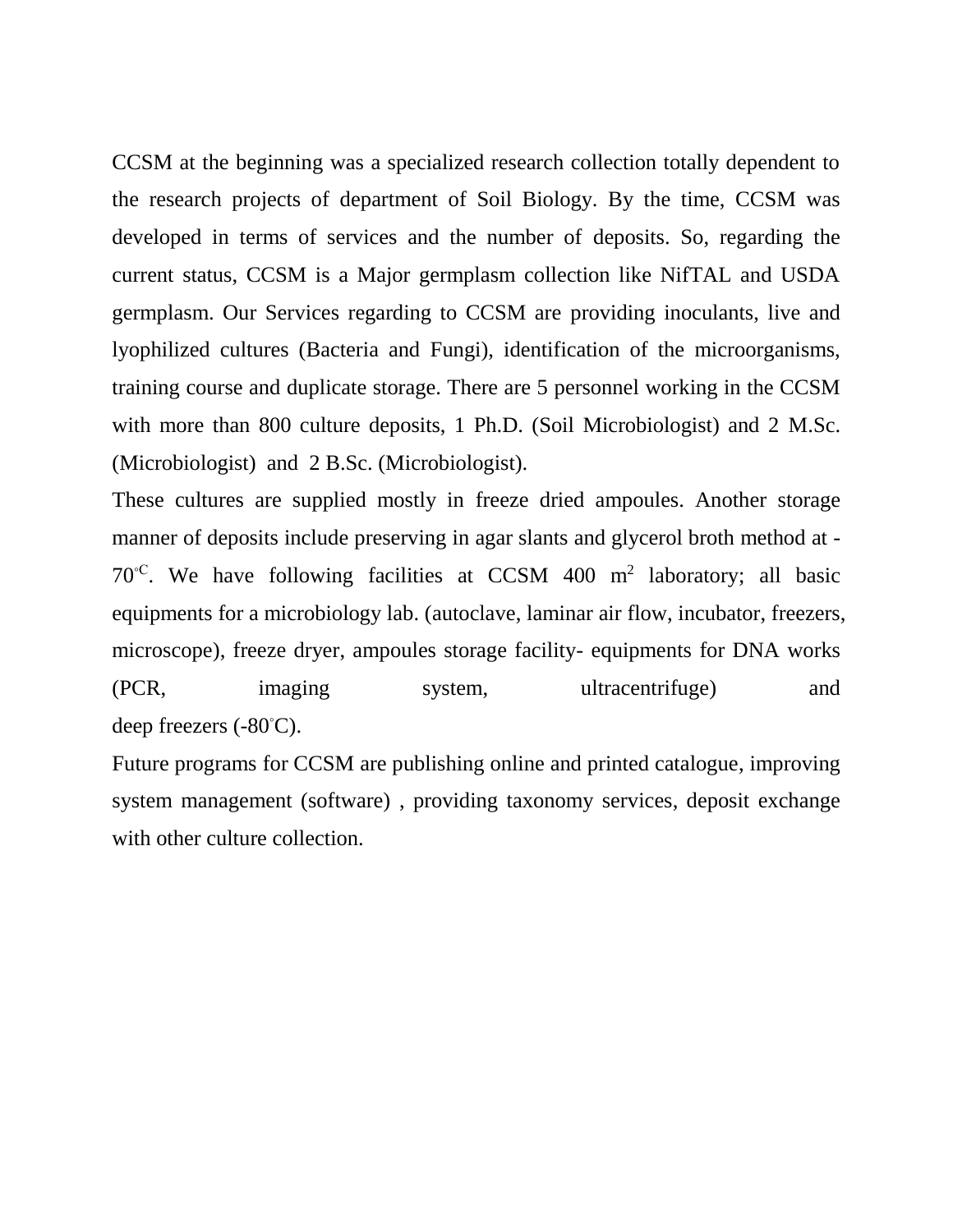## **Benefit from the training courses**

It will be helpful in preparing our catalogue, edit and upload catalogue on GCM with more details on WDCM webpage.

Training has helped me to get familiar with 14 other culture collections and also to China General Microbiological Culture Collection. Interactions with the other participants and staff from CAS involved in the course may led to the future collaborations with our collection. Other benefits from the training are global partnership via joining Global Catalogue of Microorganisms, increasing knowledge on different databases, data management, ABC (Analyzer of Bioresource), Nagoya Protocol (NP) and visibility to our culture collection.

Training has helped me in getting a knowledge in taxonomic studies and get familiar with polyphasic approaches for such studies. Lectures related to genome analysis will be very helpful in developing pipelines for genome annotation at our collection.

## **Suggestion on WDCM work**

Helping culture collection at very frequent intervals to improve the websites or any change related to the WDCM policy and also in improving system management.

## **Comments or suggestion on the training courses**

Training was organized very nicely. I have few suggestions as below:

- More practice compare to lecture would be appropriate.
- Visits to the facilities of the CAS would add expertise within the participants.
- Internet connection was not working for most of the time.